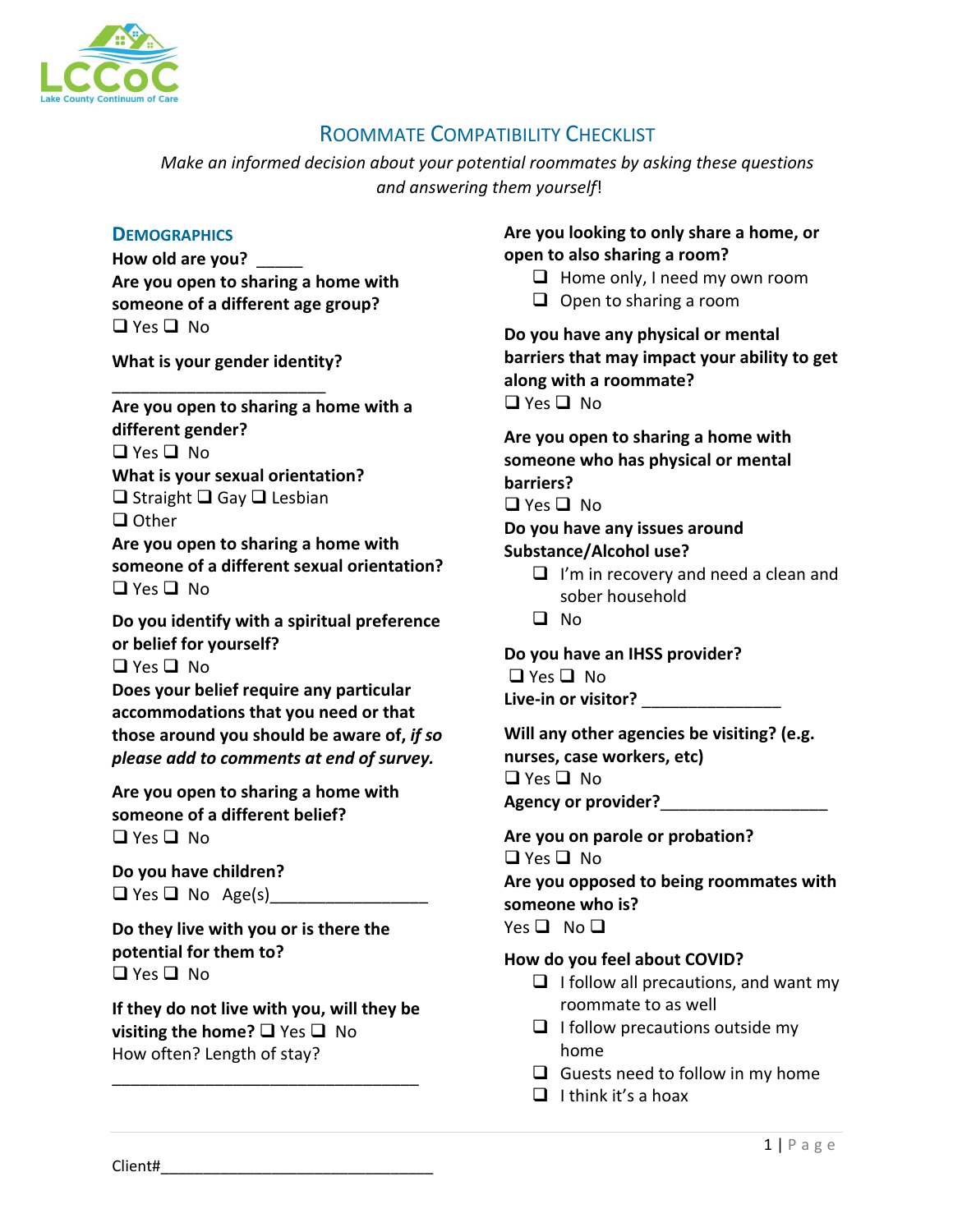

**Do you have a car?**  $\Box$  Yes  $\Box$  No **Open to ride-sharing?** □ Yes □ No

# **SHARING/EXPENSES:**

**Have you ever been evicted?**

 $\Box$  Yes  $\Box$  No

**How much rent can you afford to pay monthly?** \_\_\_\_\_\_\_\_\_\_

# **When do you pay bills?**

- $\Box$  Pay immediately
- $\Box$  Pay by due date
- $\Box$  Pay when we get around to them

# **How should we split utilities?**

- $\Box$  Split costs evenly
- $\Box$  Separate utility expenses (e.g. one pays electric, one pays internet)

# **What are your thoughts on sharing and borrowing?**

- $\Box$  Let's share everything- no need to ask
- $\Box$  You can probably borrow my stuffjust ask first
- $\Box$  I won't say no in an emergency, but I prefer not to share
- $\Box$  Sorry, I don't ever lend my stuff to others

# **How should we share common-use items?**

- $\Box$  Take turns buying
- $\Box$  Split costs evenly
- $\Box$  Buy your own items separately

# **What else will we share?**

- □ Toaster/kettle/coffee maker
- $\Box$  Towels/sheets
- Dishes/glasses/cutlery/cookware/c ooking utensils
- $\Box$  Furniture/vacuum

#### **CLEANLINESS AND UPKEEP:**

# **How tidy are you?**

- $\Box$  Could eat off the floor
- $\Box$  Everything is put away
- $\Box$  A little messy
- □ Where's the floor?

# **What's your kitchen like?**

- $\Box$  Always sparkling clean
- $\Box$  Clean and mostly tidy
- $\Box$  Good luck finding stuff
- $\Box$  Salmonella's best friend

# **What's your bathroom like?**

- $\Box$  Spotlessly clean- daily tidy
- $\Box$  Pretty good- weekly clean
- $\Box$  Not bad- monthly clean
- $\Box$  Not sure- no cleaning products

#### **How do you handle dishes?**

- $\Box$  Washed/put away daily
- $\Box$  Washed/dry over night
- $\Box$  Wash in morning after overnight soak
- $\Box$  Wash only when everything else is dirty

# **How will we handle cleaning?**

- $\Box$  Rotate cleaning assignment
- $\Box$  Permanent cleaning assignment
- $\Box$  Decide when need for cleaning arises

# **How often will you do your share of the cleaning?**

- $\Box$  Daily
- **Q** Weekly
- $\Box$  Bi-weekly
- $\Box$  Once a month
- **Q** When desired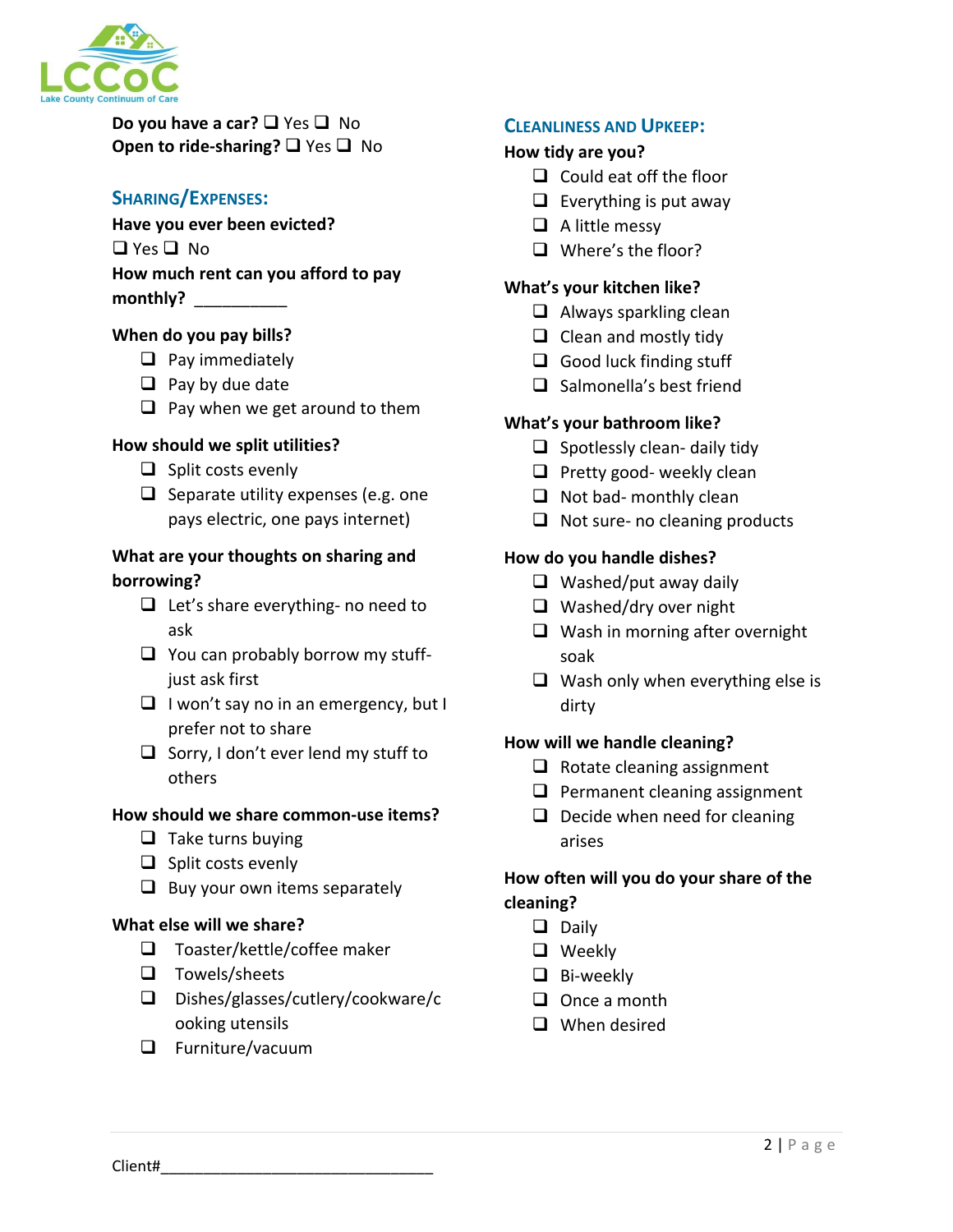

#### **LIFESTYLE:**

# **Do you smoke? (Cigarettes, shisha,**

# **marijuana, vaping etc.)**

- **Q** Yes
- $\Box$  Yes, but not in the house
- $\Box$  No

#### **Does smoking bother you?**

- □ Yes
- $\Box$  No
- $\Box$  As long as it's not in the house

#### **Do you have pets?**

- Dog
- $\Box$  Cat
- $\Box$  Other furry critter
- $\Box$  Furless critter
- □ None

#### **Do you mind pets?**

- $\Box$  Dogs are fine
- $\Box$  Cats are fine
- $\Box$  Other furry critters are ok
- $\Box$  Furless critters are ok
- $\Box$  I don't want pets around

# **What's your internet use like?**

- $\Box$  Bandwidth hog
- $\Box$  Moderate use
- $\Box$  Once in a while
- $\Box$  Almost never

#### **What do you do?**

- $\Box$  I'm a student
- $\Box$  I'm a working professional
- $\Box$  I'm a stay-at-home parent
- Other:

# **NOISE LEVELS/QUIET HOURS:**

#### **When is noise acceptable?**

- $\Box$  Any time of the day or night
- $\Box$  During the day and evening, but not at night
- $\Box$  During the daytime only please
- $\Box$  I need the silence of a library

# **When do you go to bed during the week?**

- $\Box$  Early: between  $8^{pm}$  to  $10^{pm}$
- $\Box$  Moderate: between 10<sup>pm</sup> to 12<sup>am</sup>
- $\Box$  Late: after midnight
- $\Box$  During daylight hours

#### **How often do you have music on?**

- **Q** Always!
- $\Box$  Often
- $\Box$  Rarely
- □ Never

# **What's the volume like?**

- $\Box$  Shakes the floor
- $\Box$  Comfortable listening level
- $\Box$  Quiet, background level
- $\Box$  I use headphones

#### **Study habits?**

- $\Box$  Must be completely quiet
- $\Box$  Some distractions are ok
- $\Box$  Usually study elsewhere
- $\Box$  Who needs to study?

#### **How often will you be coming and going?**

- $\Box$  I'll be home 24/7
- $\Box$  Once or twice per day
- $\Box$  Constantly

#### **SOCIALIZING:**

#### **What's your guest policy?**

- $\Box$  The more the merrier! Guests all the time
- $\Box$  Not a problem, just ask for a head's up
- $\Box$  One or two guests are okay occasionally
- $\Box$  On a rare occasion, guests are fine
- $\Box$  I prefer to not have guests coming over